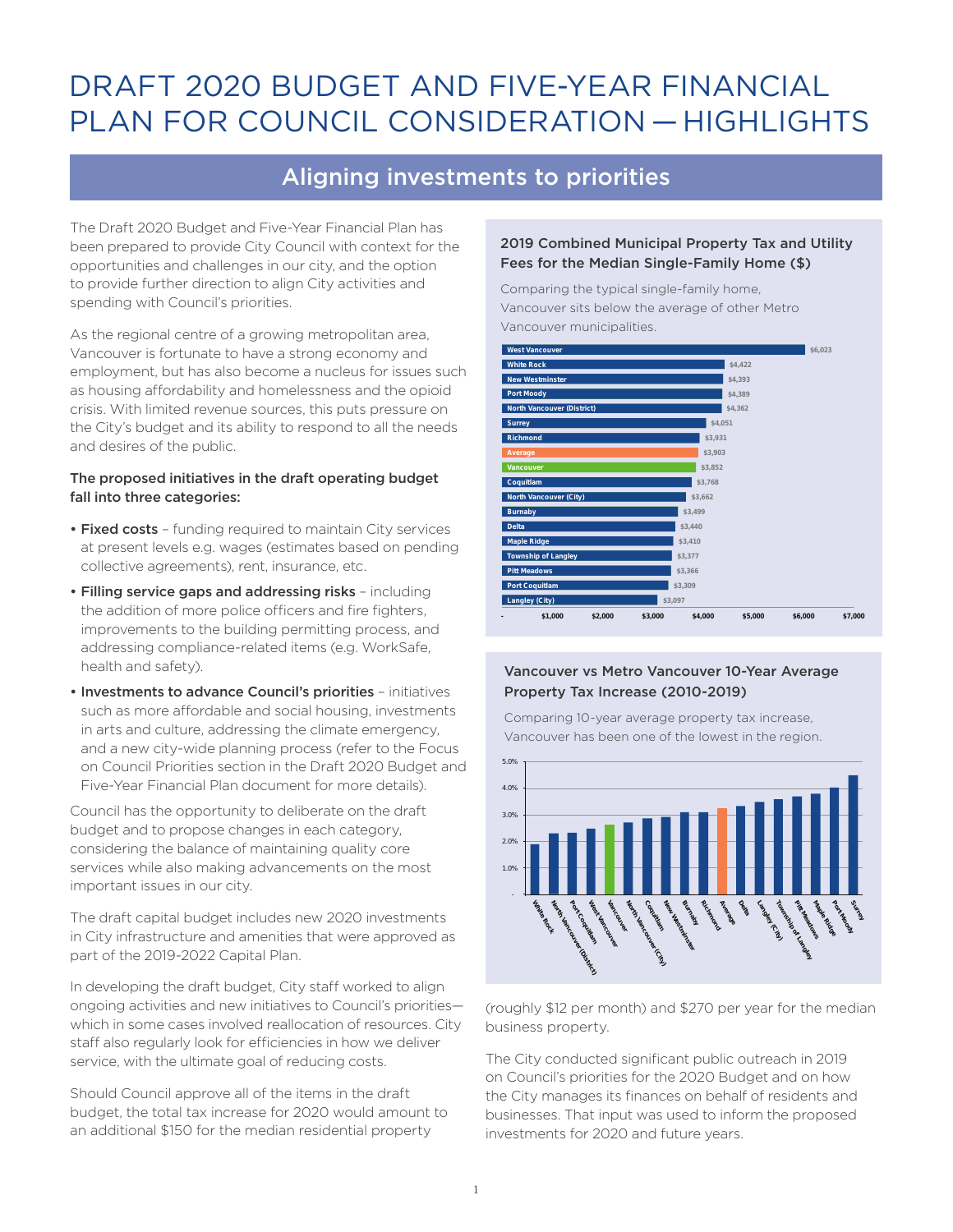## Summary of Draft 2020 Budget for Council Consideration

To establish the City's tax rates, Vancouver City Council first determines the total property tax levy that is required to support the budget, then divides the property tax levy by the assessment base provided by BC Assessment.

## The City does not generate higher property tax revenues as a result of rising property values

2020 Increases in City Property Tax, Fees and Charges reflected in Draft 2020 Budget for Council Consideration\*

| <b>Property Tax Increase</b>                                                         | 8.2%      |
|--------------------------------------------------------------------------------------|-----------|
| 0.5% Tax shift                                                                       |           |
| Residential properties                                                               | 1.0%      |
| Non-residential                                                                      | $(1.2\%)$ |
| <b>Utility Fees (combined)</b>                                                       | 9.5%      |
| Water                                                                                | 9.7%      |
| Sewer                                                                                | $11.0\%$  |
| Solid Waste                                                                          | 6.8%      |
| <b>Median single-family home combined</b><br>municipal property tax and utility fees | 9.3%      |

2020 Increases reflected in Draft 2020 Budget for Consideration - All Other Fees

| <b>Neighbourhood Energy Utility (NEU)</b> | 3.2% |
|-------------------------------------------|------|
| <b>Recreation user fees</b>               | 2.0% |
| Most other user fees                      | 2.0% |
| <b>Permit fees</b>                        | 3.0% |

Indicative City Property Tax Impact of Draft 2020 Budget for Council Consideration\*

| <b>Assessed Value of Property</b><br>(based on 2019 assessment without<br><b>Land Assessment Averaging)</b> | <b>Estimated</b><br>2020 Taxes<br>(CoV Portion) | Change<br>over<br>2019 |
|-------------------------------------------------------------------------------------------------------------|-------------------------------------------------|------------------------|
| Median residential strata unit<br>assessed at \$740,000                                                     | \$1.057                                         | \$89                   |
| Median overall residential unit<br>assessed at \$1.256.700                                                  | \$1.796                                         | \$151                  |
| Median single-family home<br>assessed at \$1,755,000                                                        | \$2,508                                         | \$211                  |
| Median business property<br>assessed at \$976,000                                                           | \$4.160                                         |                        |

\* Includes impact of Council-directed 2020 tax shift of 0.5% of property tax share from Non-Residential to Residential Classes

Indicative City Property Tax and Utility Fee Impact of Draft 2020 Budget for Council Consideration\*

|                                 | <b>Median</b><br><b>Single-Family Home</b><br>\$1,755,000                  |                                      | <b>Median</b><br><b>Business Property</b><br>\$976,000                     |                                      |
|---------------------------------|----------------------------------------------------------------------------|--------------------------------------|----------------------------------------------------------------------------|--------------------------------------|
|                                 | <b>ESTIMATED</b><br><b>2020 TAX</b><br><b>BILL (CoV</b><br><b>PORTION)</b> | <b>CHANGE</b><br><b>OVER</b><br>2019 | <b>ESTIMATED</b><br><b>2020 TAX</b><br><b>BILL (CoV</b><br><b>PORTION)</b> | <b>CHANGE</b><br><b>OVER</b><br>2019 |
| <b>Property taxes</b>           |                                                                            |                                      |                                                                            |                                      |
| (8.2% increase)                 | \$188                                                                      |                                      |                                                                            | \$319                                |
| $(0.5%$ tax shift)              |                                                                            | \$23                                 |                                                                            | \$(48)                               |
|                                 | \$2,508                                                                    | \$211                                | \$4,160                                                                    | \$272                                |
| Water                           | \$785                                                                      | \$69                                 | \$728                                                                      | \$64                                 |
| Sewer                           | \$523                                                                      | \$52                                 | \$534                                                                      | \$53                                 |
| Solid Waste                     | \$347                                                                      | \$22                                 | \$260                                                                      | \$17                                 |
| <b>Subtotal Utility</b><br>fees | \$1,655                                                                    | \$143                                | \$1,522                                                                    | \$134                                |
| <b>Combined</b>                 | \$4,163<br>\$354                                                           |                                      | \$5,682                                                                    | \$406                                |

\* Includes impact of Council-directed 2020 tax shift of 0.5% of property tax share from Non-Residential to Residential Classes

About half of property taxes collected funds City services; the other half goes toward funding regional services, schools and transit



\* 62% of City water revenue and 52% of City sewer revenue included in Metro Vancouver share to reflect flow through of Metro costs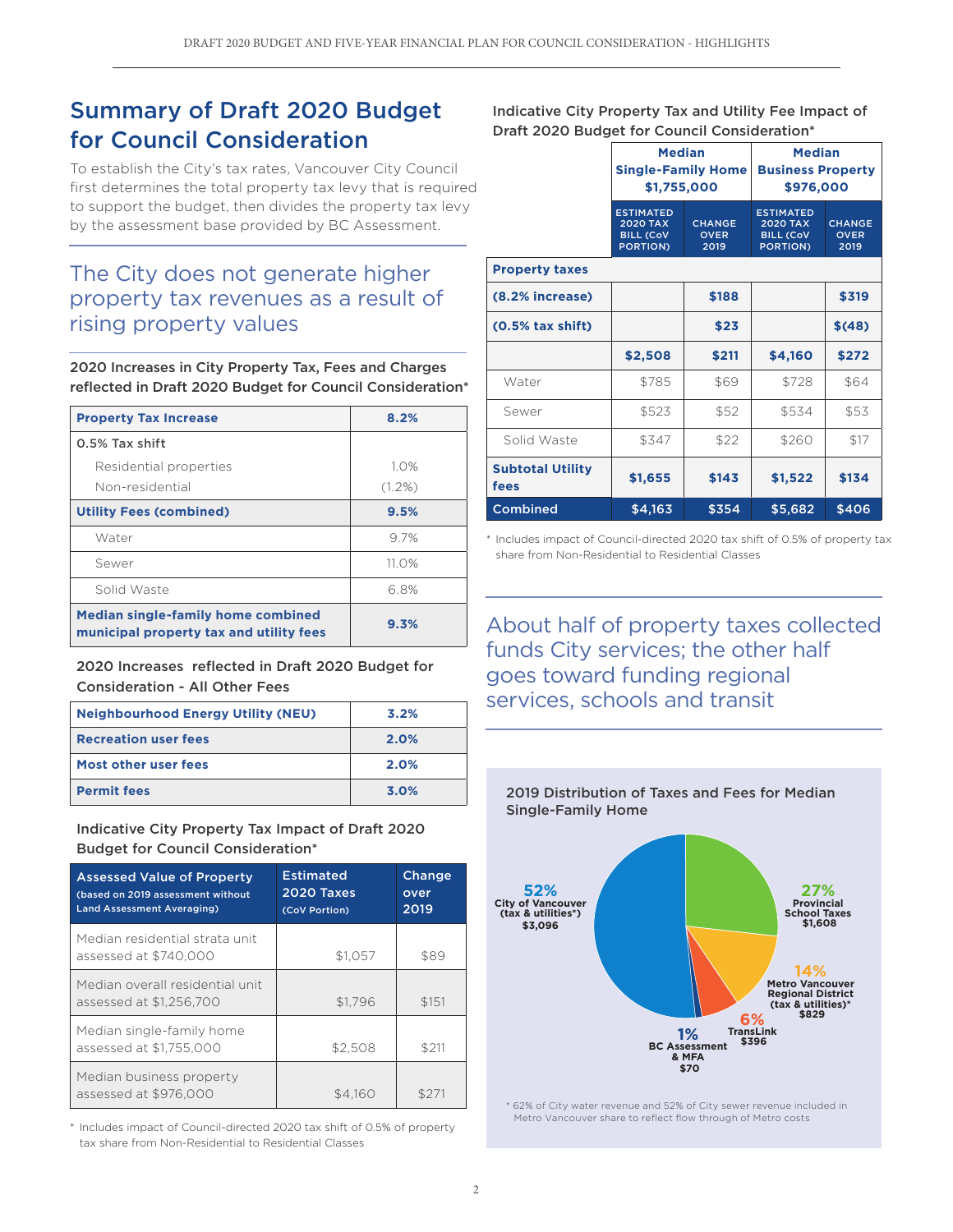# 2020 Draft Operating, Capital and Consolidated Budgets

| <b>Balanced Operating Budget</b> |                                |                                    |                              |                   |  |
|----------------------------------|--------------------------------|------------------------------------|------------------------------|-------------------|--|
| \$ millions                      | 2019 Restated<br><b>Budget</b> | <b>2020 Draft</b><br><b>Budget</b> | <b>Net Change</b><br>$($ \$) | Net Change<br>(%) |  |
| Revenues                         | \$1,513                        | \$1,624                            | \$111                        | 7.3%              |  |
| Expenditures<br>and Transfers    | \$1,513                        | \$1.624                            | \$111                        | 7.3%              |  |
| Net Operating Budget             |                                |                                    |                              |                   |  |

| <b>Capital Budget</b>                 |                                |                                    |                       |                      |  |
|---------------------------------------|--------------------------------|------------------------------------|-----------------------|----------------------|--|
| \$ millions                           | 2019 Restated<br><b>Budget</b> | <b>2020 Draft</b><br><b>Budget</b> | Net Change<br>$($ \$) | Net Change<br>$(\%)$ |  |
| New Capital Projects<br><b>Budget</b> | \$491                          | \$507                              | \$14                  | 3%                   |  |
| Capital Expenditure<br><b>Budget</b>  | \$575                          | \$702                              | \$127                 | 22%                  |  |

| <b>Consolidated Budget Summary on a financial statement basis</b>                |               |               |            |            |  |
|----------------------------------------------------------------------------------|---------------|---------------|------------|------------|--|
|                                                                                  | 2019          | 2020          | <b>Net</b> | <b>Net</b> |  |
| \$ millions                                                                      | Restated      | Draft         | Change     | Change     |  |
|                                                                                  | <b>Budget</b> | <b>Budget</b> | (5)        | $(\%)$     |  |
| Revenue                                                                          |               |               |            |            |  |
| Operating                                                                        | \$1,513       | \$1.624       | \$111      | 7.3%       |  |
| Capital                                                                          | \$207         | \$267         | \$60       | 29.0%      |  |
| Property Endowment                                                               | \$62          | \$61          | \$(1)      | $-0.8%$    |  |
| Other Funds                                                                      | \$13          | \$14          | \$1        | 5.8%       |  |
| <b>All Entities</b>                                                              | \$62          | \$64          | \$2        | 3.9%       |  |
| Consolidation Adjustments (1)                                                    | \$(13)        | \$(13)        | \$0        | $-0.7\%$   |  |
| <b>Total Revenues</b>                                                            | \$1,844       | \$2,017       | \$173      | 9.4%       |  |
| <b>Total Expenditures and Transfers</b>                                          |               |               |            |            |  |
| Operating                                                                        | \$1,513       | \$1,624       | \$111      | 7.3%       |  |
| Capital                                                                          | \$207         | \$267         | \$60       | 29.0%      |  |
| Property Endowment                                                               | \$62          | \$61          | \$(1)      | $-0.8%$    |  |
| Other Funds                                                                      | \$13          | \$14          | \$1        | 5.8%       |  |
| <b>All Entities</b>                                                              | \$61          | \$63          | \$2        | 3.9%       |  |
| Consolidation Adjustments (1)                                                    | \$(13)        | \$(13)        | \$0        | $-0.7%$    |  |
| <b>Total Expenditures and Transfers</b>                                          | \$1,843       | \$2,016       | \$173      | 9.4%       |  |
| Reconciliation Adjustments to Annual Financial Statements (2):                   |               |               |            |            |  |
| Amortization                                                                     | \$191         | \$202         | \$11       | 5.5%       |  |
| <b>Capital Additions</b>                                                         | \$(414)       | \$(546)       | \$(132)    | 31.8%      |  |
| Contributions/Transfers (to)/from reserves                                       | \$85          | \$67          | \$(18)     | $-21.2%$   |  |
| Debt                                                                             | \$23          | \$97          | \$74       | 328.9%     |  |
| <b>Total Reconciliation Adjustments</b>                                          | \$(115)       | \$(180)       | \$(65)     | 56.2%      |  |
| <b>Total Expenditures per Financial</b><br><b>Statement Basis</b>                | \$1,727       | \$1,836       | \$109      | 6.3%       |  |
| <b>Excess Revenues over Expenditures per</b><br><b>Financial Statement Basis</b> | \$116         | \$181         | \$65       | 55.8%      |  |

#### Balanced Operating Budget

- The operating budget is described in detail on pages 63 to 101 under the Operating Budget section of the Draft 2020 Budget and Five-Year Financial Plan document.
- In addition to fixed cost and utility cost increases, investments of \$40.0 million to fill service gaps and address risks and \$23.8 million to advance Council priorities are described on pages 73 to 75 in the operating section of the Draft 2020 Budget and Five-Year Financial Plan document. A detailed list of the new investments is provided in Appendices F, G and H of the Draft 2020 Budget.

### Capital Budget

• The capital budget, including a description of new projects and related funding sources, is described in detail in Appendix A, B and C of the Draft 2020 Budget and Five-Year Financial Plan document.

#### Consolidated Budget Summary on a financial statement basis

- The consolidated budget, including the budgets for the City's various funds and entities, is included on pages 157 to 168 in the Consolidated Budget section of the Draft 2020 Budget and Five-Year Financial Plan document.
- Within the consolidated budget, the capital budget is presented on a financial statement basis. A description of how this links to the total 2020 Capital Expenditure Budget of \$702 million is provided on pages 158 to 159 in the Consolidated Budget section of the Draft 2020 Budget and Five-Year Financial Plan document. Yearover-year changes in capital budget revenues and expenditures are based on the mix of funding sources for projects being brought forward in the Draft 2020 Budget.
- Contributions/transfers to/from reserves and debt change year to year due to timing of debt issuance, repayment, and capital project funding are also included in the Draft 2020 Budget.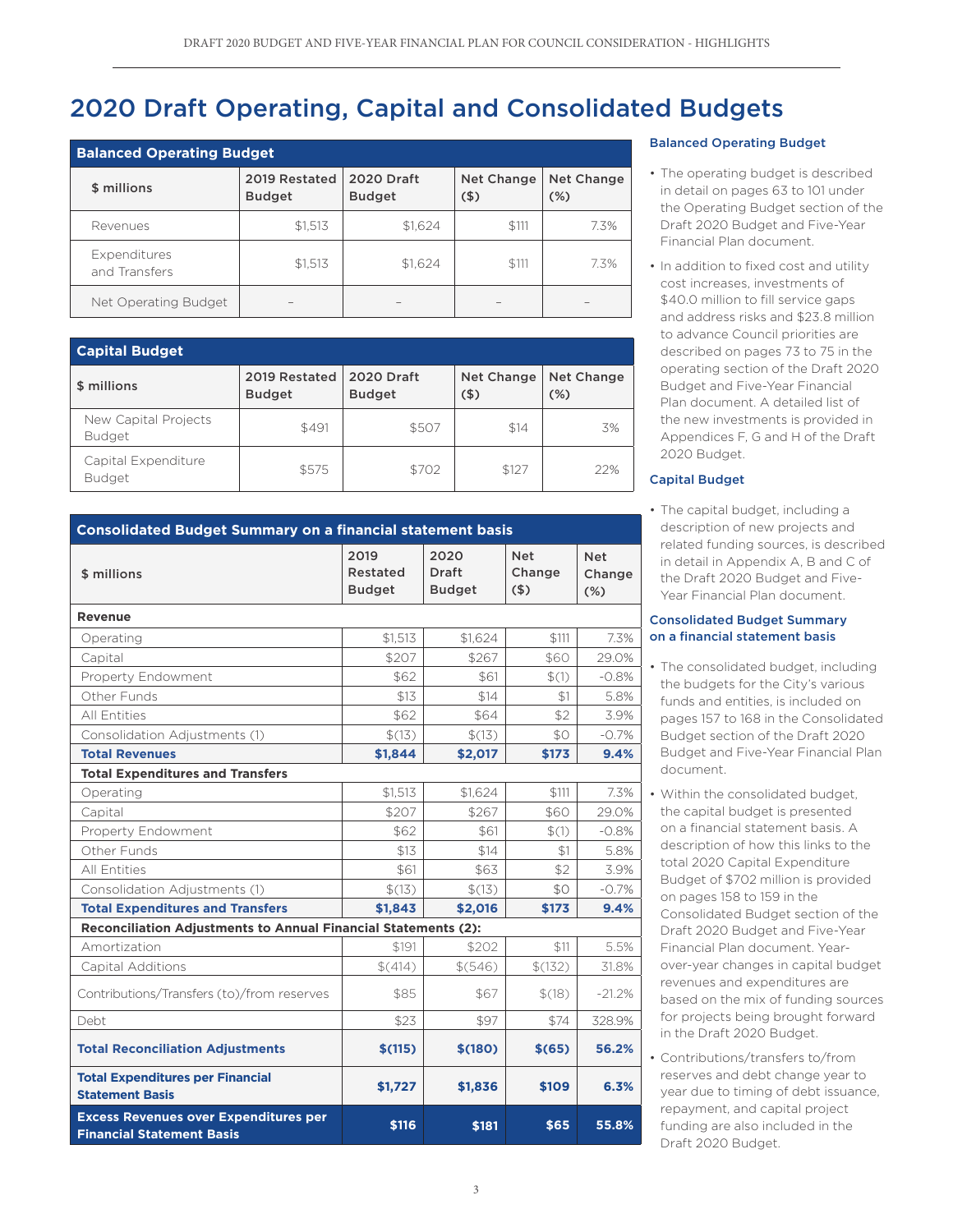## Draft 2020 Balanced Operating Budget for Council Consideration: \$1,624 million

The operating budget has been developed to help make progress on the issues that are most important to Vancouver's residents and businesses, as well as to address the areas where service improvements are needed.

#### OPERATING REVENUES

7.3% increase in total revenue

- \$70.9 million increase in property tax and related revenue
- \$11.2 million increase in fees and other revenues
- \$28.5 million increase in utility revenue

#### OPERATING EXPENDITURES

7.3% increase in total expenditures

- \$53.6 million increase in fixed costs both for costs related to maintaining existing City services at current levels (e.g. wages, energy, rent, maintenance, and other third-party costs) and utility cost which are primarily offset by utility fees.
- \$40.0 million in new investments required to add resources to fill gaps in service delivery and to address risks.
- \$23.8 million in new investments required to enhance core services and to advance projects related to Council priorities.

A portion of these new investments are funded through reprioritization of existing budgets, cost savings that have been generated through efficiencies in existing services, and increases in revenue.

#### New investments required to fill service gaps in existing City services and to address risks include:

- \$2 million reserve for snow and storm events to address the unpredictability of extreme weather events and their associated costs
- \$2.7 million investment to improve permitting and licensing processes to reduce wait times for development permits and improve customer experience.
- \$8.2 million to maintain and improve public safety, including the addition of 25 police officers and 30 firefighting staff. A detailed list

of the investments can be found in appendices F and G of the Draft 2020 Budget.

#### Investments to advance projects supporting Council priorities include:

- \$4.1 million to address affordability and the housing crisis which includes expanding services for renters within the city through the implementation of a new Tenant Relocation and Protection Policy, funding to support the City's ongoing work on homelessness, and development of a new community housing incentive program.
- \$7.9 million to protect and build our economy which includes development of the the Vancouver Plan and increased financial support for special events. (\$11.7 M)
- \$2.5 million to increase focus on diversity and critical social issues such as implementation of the equity framework, heritage action plan, and delivery of two projects to support racial redress.
- \$6.8 million to accelerate action on climate change which includes funding to support and encourage more zero emission buildings in the city, continue tree planting to improve the forest canopy in an effort to combat climate change, address urban heat islands, and plan for a sea level rise challenge.
- \$2.5 million to improve street cleaning services (including streetscape recycling), and improving Park Board services.

Despite fixed costs rising faster than inflation, the City has been able to reduce the impact of the fixed costs increase and support new investments through reprioritization of existing budgets, cost efficiencies, and revenue growth. The proposed property tax increase of 8.2% reflects an increase in fixed cost (3.5%), investments to fill service gaps and address risks (2.4%) and investments to implement Council priorities (2.3%). Council will have the opportunity to deliberate on the budget and determine the tax increases to be approved as part of the final 2020 Budget.

| <b>2020 Council Priorities</b>                           | Investments to<br>advance projects<br>supporting<br><b>Council Priorities</b> |
|----------------------------------------------------------|-------------------------------------------------------------------------------|
| Address affordability and the housing crisis             | \$4.1 million                                                                 |
| Protect and build our economy                            | \$7.9 million                                                                 |
| Increase focus on diversity and critical social issues   | \$2.5 million                                                                 |
| Accelerate action on climate change                      | \$6.8 million                                                                 |
| Deliver quality core services that meet residents' needs | \$2.5 million                                                                 |





## **Draft 2020 Operating Expenditures by Service Area (\$1,624 Million)**



- 8% | Debt & Capital (Non-Utility) m.
- 4% | Contingencies & Transfers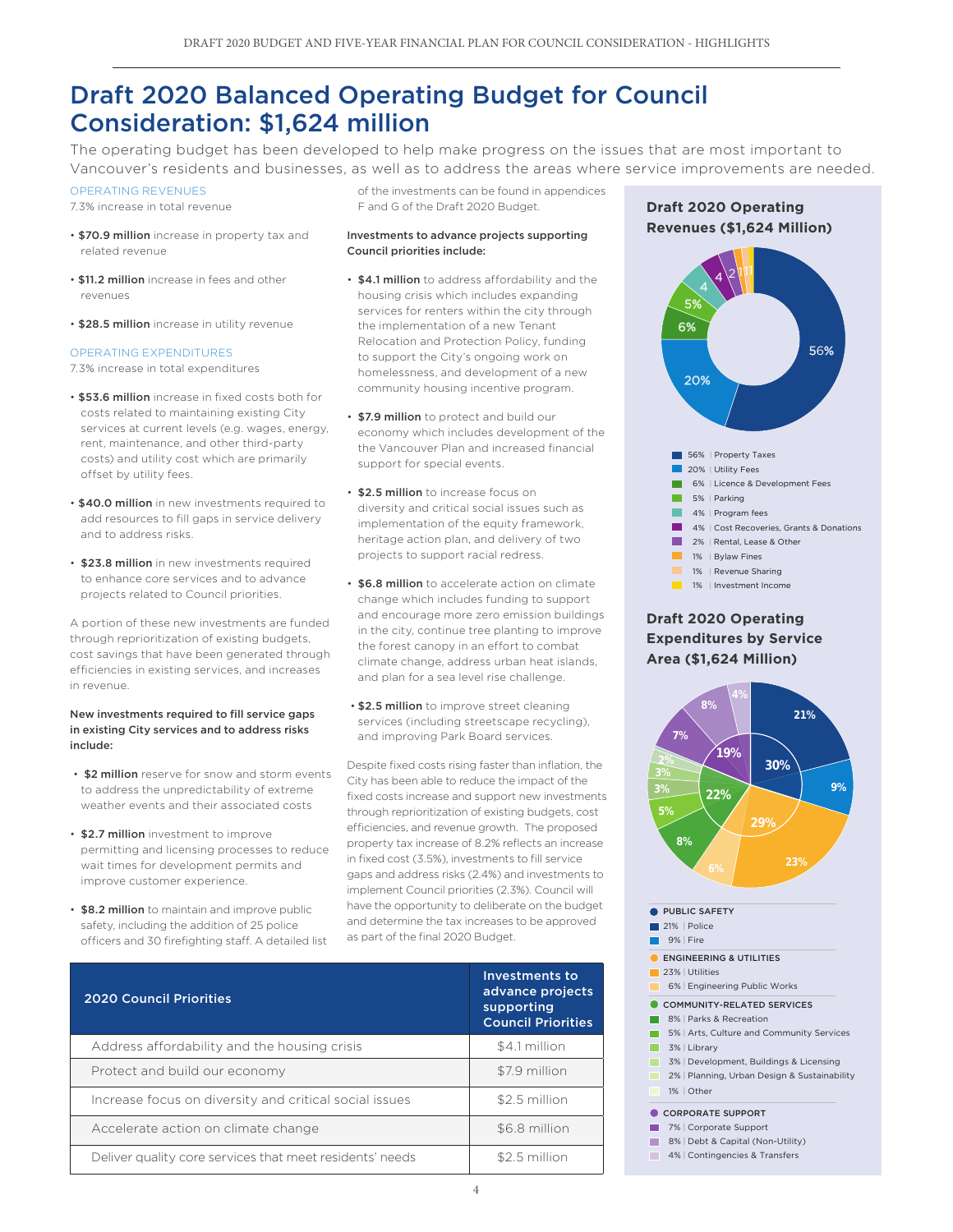## Draft 2020 Capital Budget

The Capital Budget is the primary tool by which the City implements its four-year Capital Plan, and provides the authority to proceed with specific capital programs and projects. It also defines the multi-year capital project budgets and outcomes, plus a corresponding annual expenditure budget to manage the timely delivery of these outcomes.

The Draft 2020 Capital Budget includes investments in City infrastructure and amenities to support delivery of the 2019-2022 Capital Plan. Council approved the \$2.8 billion 2019-2022 Capital Plan in July 2018, including \$2.2 billion in City-led capital programs and \$0.6 billion of in-kind contributions to be delivered through development. The Capital Plan evolves over the course of the four-year period in order to address emerging needs and new priorities such as the climate emergency response, and to incorporate additional funding secured such as additional partnership contributions or Empty Homes Tax revenues, which were not incorporated into the original plan. Since the original plan was approved, \$26.5 million of additional funding has been added to date. The Draft 2020 Capital Budget includes \$70.4 million of additional funding to be added to the 2019-2022 Capital Plan, bringing the total Capital Plan to \$2.9 billion.

## Draft 2020 Capital Budget for Council Consideration – Additions to Multi-Year Capital Project Budgets: \$507 million

The Draft 2020 Capital Budget includes new multi-year capital project budgets and the draft 2020 Annual Capital Expenditure Budget.

This list represents the major projects and does not include all capital investments included in the budget.

In the Draft 2020 Capital Budget, funding of \$507 million is added to the Multi-Year Capital Budget for new capital projects and programs, of which \$306 million is planned to be spent in 2020

#### \$72 MILLION IN AFFORDABLE HOUSING

- Acquiring land for affordable housing \$40 million
- Community Housing Incentive Program \$17 million
- Replacement of City-operated residences \$7 million
- Co-op lease grant program supporting minimizing displacement of tenants \$4 million
- Temporary modular housing program \$3 million

#### **\$8 MILLION IN CHILDCARE**

- Planning for new childcare facility co-located with Marpole Library \$4 million
- New childcare spaces at West Fraser Lands \$3 million
- Consulting for renewal and expansion of childcare component of community centre at Oak Park \$1 million

#### \$41 MILLION IN PARKS AND OPEN SPACES

- Acquisition of park land \$20 million
- New trees in parks and streets \$3 million
- Initiate public engagement for expanding park in Burrard Slopes \$1 million
- Replacement, upgrade, expansion of marine structures (e.g., piers, docks) \$1 million
- Biodiversity projects \$1 million

#### \$55 MILLION IN ARTS AND CULTURE AND COMMUNITY FACILITIES

- Relocation of the Vancouver Archives from Vanier Park to Central Library \$16 million
- Consulting for renewal and expansion of Marpole Branch library \$7 million
- Consulting for renewal and expansion of Marpole-Oakridge Community Centre \$6 million
- Indigenous Social Enterprise office space \$2 million
- Detailed design for construction of an outdoor pool in the Marpole area \$2 million



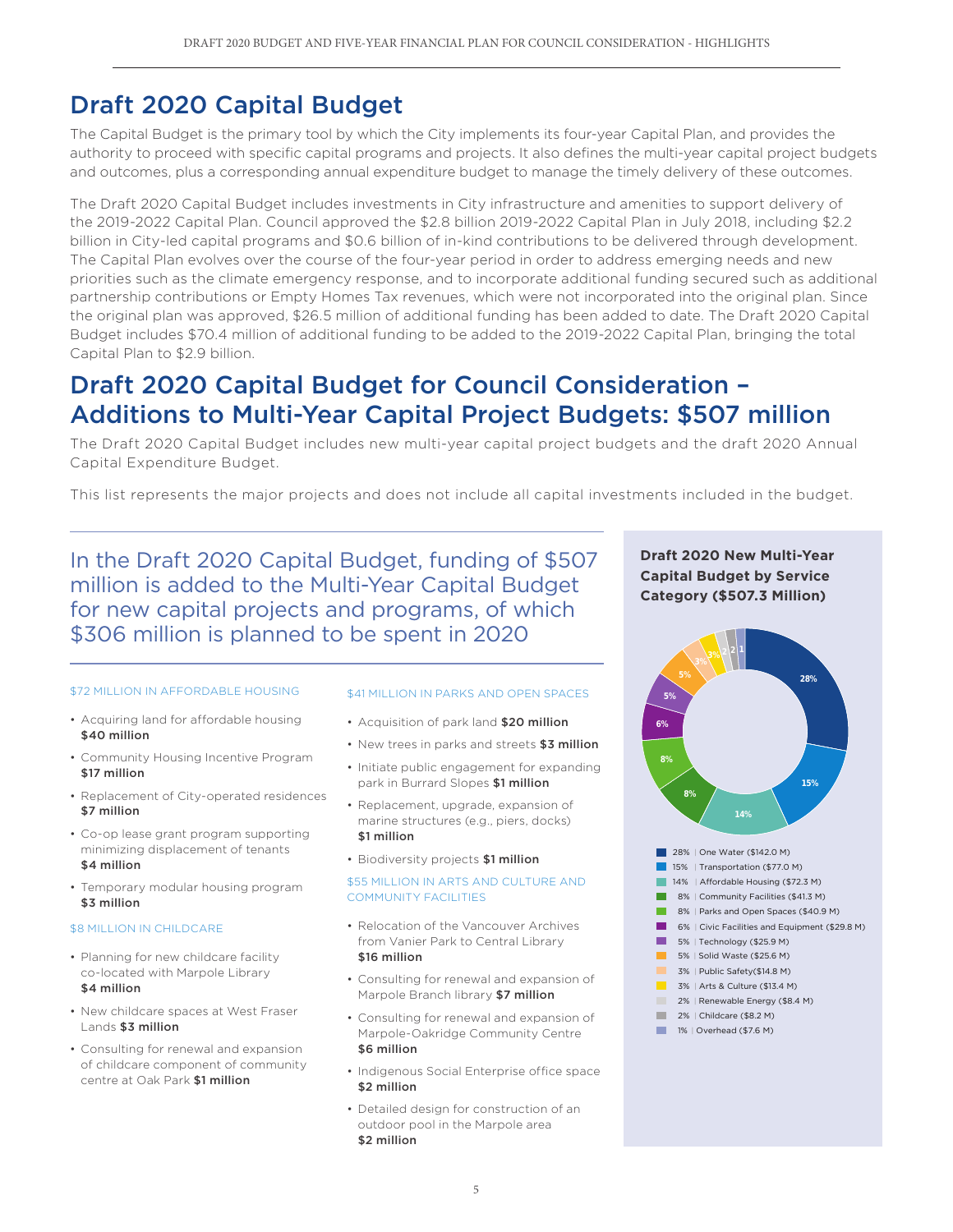- Cultural Infrastructure capital grant program \$2 million
- Downtown Eastside capital grant programs \$1 million

### \$45 MILLION IN PUBLIC SAFETY, CIVIC FACILITIES, AND EQUIPMENT

- Vehicles and equipment replacement program \$21 million
- Seismic upgrade planning for Fire Hall No. 12 \$5 million
- Planning for the renewal of Sunset and Manitoba service yards \$3 million
- Master planning for the City Hall Precinct \$3 million
- City-wide facilities planning and strategic land/site planning \$2 million

#### \$77 MILLION IN TRANSPORTATION

- Active transportation corridors and spot improvements \$25 million
- Repaving major arterial streets, including transit routes \$9 million
- Street lighting LED upgrades \$3 million
- Street lighting pole rehabilitation \$3 million
- Curbside Electrical Power Supply \$2 million

#### \$142 MILLION IN ONE WATER

- Growth-related sewer, water, and green infrastructure upgrades \$34 million
- Sewer main replacement/separation \$33 million
- Water transmission/distribution main replacement \$22 million
- Upgrade or replace sewer pump stations \$15 million
- Design/Construction for the East Fraser Land Shoreline Protection \$2 million

#### \$26 MILLION IN SOLID WASTE

- Sanitation/Disposal vehicles and equipment replacement \$16 million
- Installation of landfill gas collection infrastructure \$3 million

• Litter and streetscape recycling cart enclosures \$1 million

#### **\$8 MILLION IN RENEWABLE ENERGY**

- Deep Emission Building Retrofits Program \$4 million
- Electric Vehicle (EV) Infrastructure \$1 million
- Neighbourhood Energy Utility (NEU) connections and energy transfer stations \$1 million

#### \$26 MILLION IN TECHNOLOGY

- Technology infrastructure maintenance, upgrades, and expansion initiatives \$8 million
- Lifecycle replacement of tablet, desktop/ laptop computers, and display devices \$3 million
- Business intelligence and analytics tools, processes, and practices \$2 million
- Data Centre Modernization Initiatives \$1 million

## Draft 2020 Capital Budget for Council Consideration – Annual Capital Expenditure Budget: \$702 million

The Annual Capital Expenditure Budget outlined in the Draft 2020 Capital Budget is \$702 million, and is set up to complete or advance progress on a number of ongoing and new multi-year capital projects, including significant investments in key priority areas. The expenditure budget includes \$396 million for previously approved multi-year capital projects with budgeted expenditures in 2020 and \$306 million for 2020 expenditures on new multi-year capital projects outlined in the Draft 2020 Capital Budget.

| Affordable housing                          | \$81 million  |
|---------------------------------------------|---------------|
| Childcare                                   | \$43 million  |
| Parks and open spaces                       | \$58 million  |
| Arts & culture and Community Facilities     | \$73 million  |
| Public safety, Civic Facilities & Equipment | \$73 million  |
| Transportation                              | \$118 million |
| One water                                   | \$136 million |
| Solid waste                                 | \$52 million  |
| Renewable energy                            | \$29 million  |
| Technology                                  | \$32 million  |
| Overhead                                    | \$8 million   |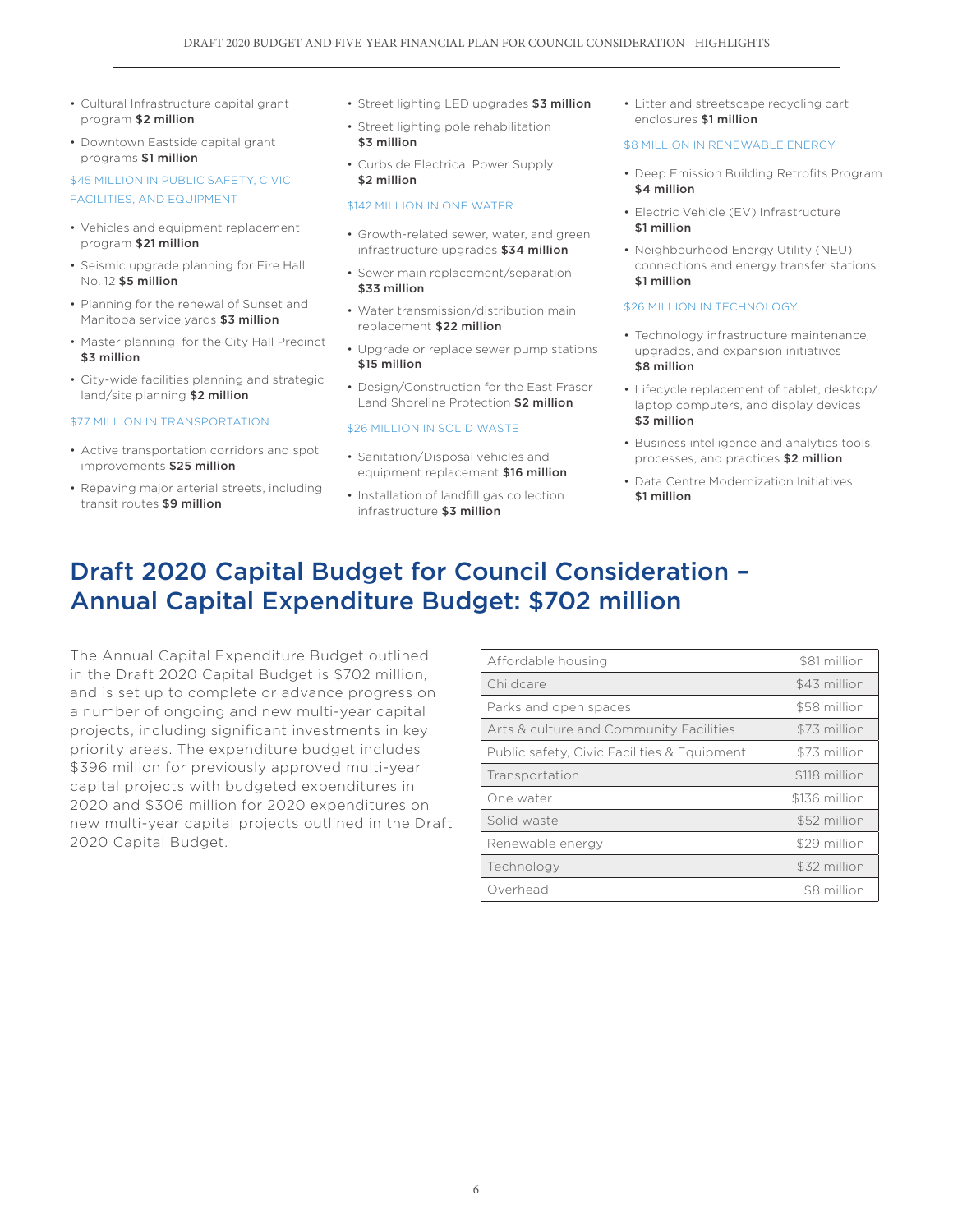## 2020 Budget Engagement Summary

The City of Vancouver's annual budget process offers multiple opportunities for public input on city-wide priorities and issues. This feedback on City service levels and resident preferences helps develop a picture of the public's preferences for where the City should focus its investments and resources.

Thank you to the thousands of citizens who participated in surveys, filled out comment cards, participated in online and in-person meetings and other face-to-face activities in neighbourhoods across the city.

The following summarizes our approach to the consultation, who participated, and the top-level findings.

### What Did We Hope to Learn?

Through a variety of activities with residents and businesses, we hoped to:

- Understand their priorities and levels of satisfaction with City services
- Gauge the relative importance of City Council's priorities for the budget
- Test knowledge and perceptions of the City's financial planning performance
- Test for tax tolerance
- Validate and seek feedback on the emerging budget

### What Was Our Approach?

The City took a two-phased approach to help inform and then validate the 2020 Budget with input from residents, businesses and stakeholders.

**Phase one** involved a detailed research project with Ipsos Public Affairs to understand resident and business satisfaction with City services among a representative sample of Vancouver residents. This research helped guide the service planning and budget planning process.

Phase two involved a range of digital and in-person activities to get feedback on the priorities identified by Council, as well as feedback on how the City manages its finances on behalf of residents.

Finally, City Finance staff will present highlights of the Draft 2020 Budget to the public, in an information webinar on November 28, to help members of the public understand the development and components of the budget and prepare to speak at the December 3 Special Council meeting if they wish.

## Who Was Reached?

The City reached out broadly to residents, business owners and community stakeholders and offered a variety of options for participation. Budget engagement opportunities were promoted broadly using community boards, social media messaging and advertising, a media announcement, the City's website and email.

| <b>Summary of Public Engagement for 2020 Budget</b>                                                                                                                                                                                                                            |                                                             |  |  |  |
|--------------------------------------------------------------------------------------------------------------------------------------------------------------------------------------------------------------------------------------------------------------------------------|-------------------------------------------------------------|--|--|--|
| Opinion Research Telephone Survey May 1-22                                                                                                                                                                                                                                     | 800 participants (600 residents, 200 businesses)            |  |  |  |
| <b>Talk Vancouver Online Survey</b> August 22-October 7                                                                                                                                                                                                                        | <b>3,794 participants</b> (3,042 residents, 752 businesses) |  |  |  |
| <b>Community Outreach</b> September 14-October 7<br>Education displays at 18 locations in community centres,<br>libraries and neighbourhood houses, as well as 6 pop-ups<br>at local farmer's markets. Displays staffed at peak times to<br>encourage feedback from residents. | 1,260 completed comment cards                               |  |  |  |
| 3-1-1 Telephone Surveys August 26-October 23                                                                                                                                                                                                                                   | 1,213 participants                                          |  |  |  |
| Youth Outreach August 23, October 3                                                                                                                                                                                                                                            | 60 attendees                                                |  |  |  |
| Stakeholder Workshop September 19                                                                                                                                                                                                                                              | 21 attendees                                                |  |  |  |
| <b>Total Touchpoints</b>                                                                                                                                                                                                                                                       | 7,149                                                       |  |  |  |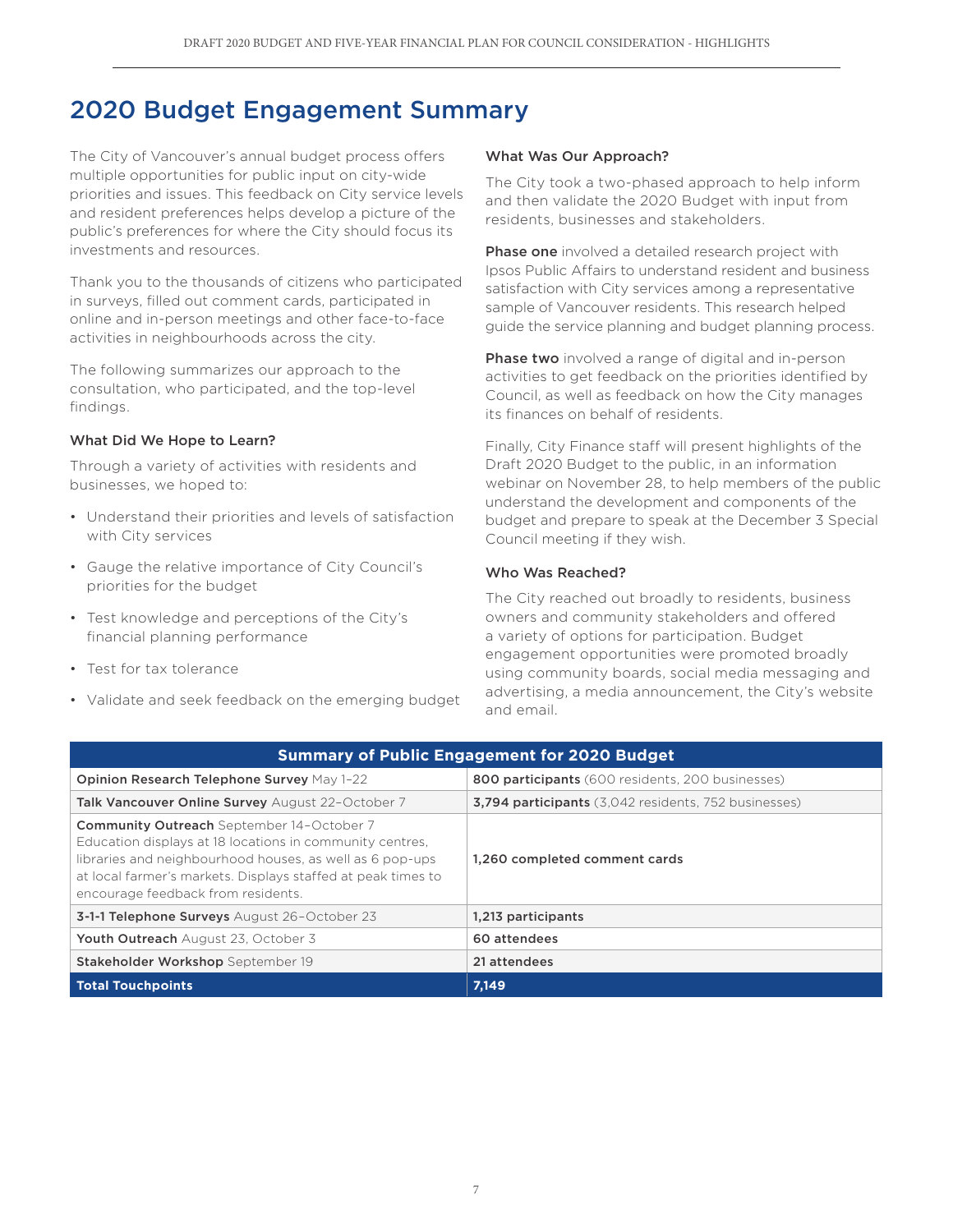## SUMMARY OF KEY FINDINGS

## Feedback on City Services (across all activities)

Overall, across all public conversations, the City received strong satisfaction ratings among residents and businesses for the provision of specific services. We heard that housing and cost of living continue to be challenging issues for residents and businesses, and have impacted the overall satisfaction with the City of Vancouver's services.

## Overall Satisfaction with City Services

The majority of respondents (86% of residents and 80% of businesses) are satisfied (combined 'very/somewhat satisfied' ratings) with the overall level and quality of services provided by the City of Vancouver.



## Satisfaction with Specific Services

Residents are highly satisfied with many of the tested services, with 14 of the 26 services receiving a satisfaction score of 80% or higher (combined 'very/ somewhat satisfied' ratings). Of these, the five most satisfactory services (with a rating of 90% or higher) are library services (92%), parks/green spaces (91%), recreation (91%), fire rescue and medical response (90%) and services to enhance parks (90%). Residents are least satisfied with enabling affordable housing (28%), which aligns with their top issue.

More than three-quarters of businesses say they are satisfied (combined 'very/somewhat satisfied' ratings) with 10 of the 19 tested services receiving a satisfaction score of 80% or higher. Of these, the four most satisfactory services (with a rating of 90% or higher) are fire rescue and medical response (95%), police services (94%), online payment services (92%), and library services (91%). Businesses are least satisfied with development and building permits (42%).

## Top Issues

When asked which City issues were most important, residents and businesses continue to identify their top three issues as housing/accommodation, infrastructure/ transportation and cost of living. The top issues remained for the most part consistent with previous years, with a few exceptions.

## Overall findings – Top Five City Issues



## Feedback on City Council's Priorities

Residents and businesses were asked, across all engagement platforms, to rank in order of relative importance the five priorities identified by Council to guide spending for Budget 2020. Addressing affordability and the housing crisis, and delivering core services were the top two priorities for both residents and businesses. Accelerating action on climate change was third for residents, with protecting and building our economy being the third priority for businesses.

There were, however, some slight variations amongst certain groups—particularly with youth and community service organizations. Accelerating action on climate change was either the top or second priority among half of young people (under 29 years old) across all activities. For community stakeholders, increasing focus on diversity and critical social issues emerged as their second priority, behind delivering core services. The table at right shows how frequently each priority was ranked in the Top 2 for each engagement platform.